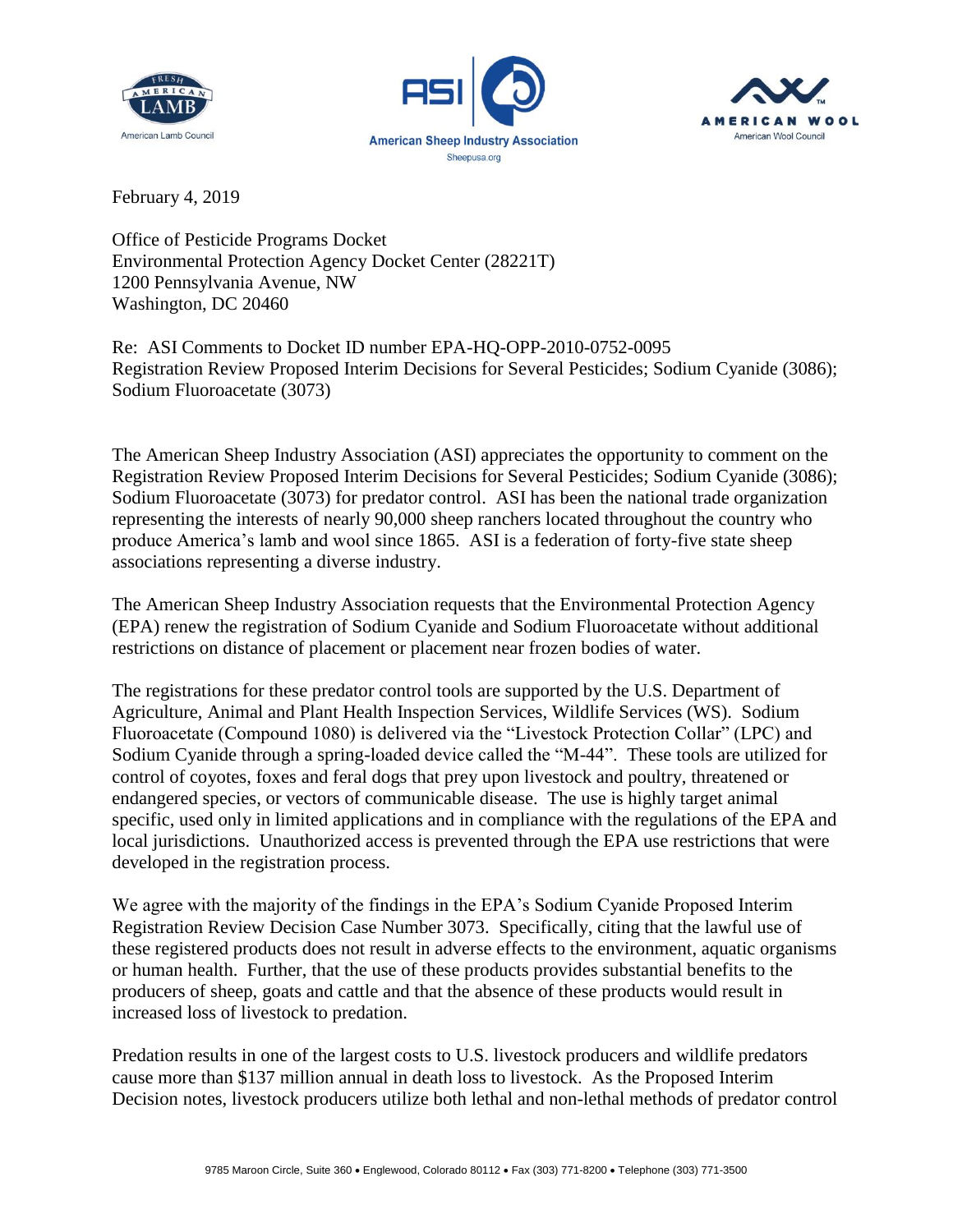and continue to seek new methods to protect livestock. Livestock producers utilize livestock protection dogs, herders, fencing and fladry to discourage predation. Despite these efforts, livestock losses to predators remain a primary concern for producers. The National Agricultural Statistics Services documented in 2004 that predators killed 25.6 sheep and lambs every hour and a total of 224,200 sheep and lambs, accounting for over 37% of all losses. Sheep and lambs have no defense to predation other than to flee. Livestock losses to predators are not only gruesome but diminish the economic viability of the industry. Therefore, effective predator control relies on utilization of the full suite of methods available, lethal and non-lethal.

The M-44 using sodium cyanide is a critical tool for coyote control in the United States. The M-44 has consistently proven to be one of the most valuable tools for coyote control, second only to aerial control of coyotes. In western states, where the terrain allows for effective aerial control, the M-44 sodium cyanide device accounts for 20-30% of total coyote takes. Importantly, that number rises significantly in eastern states where ground cover and terrain diminish or nullify the effectiveness of aerial control of coyotes. In these states, the M-44 sodium cyanide device accounts for in excess of 70% of coyote takes. The M-44 sodium cyanide device has a proven track record of protecting livestock and the environment. Sodium cyanide is one of the most humane pesticides available and degrades in the environment to non-detectable levels in about 24 hours and has low mobility.

The Livestock Protection Collar (LPC) containing sodium fluoroacetate (Compound 1080) is the most target specific method of livestock protection ever developed. Relying on the predator (coyote) actually biting the neck of the target livestock, it remains a valuable tool for livestock producers. Without the LPC and M-44 sodium cyanide devise, it is a fact that many sheep producers would no longer continue to raise sheep. That is why the preservation of these tools without unnecessary and arbitrary use restrictions is so critical to the sheep industry. Specifically, we ask that the agency reconsider Proposed Use Restriction 8 and Proposed Use Restriction 12.

ASI holds that there is no scientific or public health justification for a distance restriction on the placement of the M-44 sodium cyanide device on private property. While we defer to the internal guidance on placement developed by WS, codifying that guidance through a label use restriction reduces the agency's potential future flexibility to make decisions in the best interest of sheep producers and the public based on scientific information. Given the low mobility of sodium cyanide and low frequency of incidence, ASI requests the agency not include a label restriction on distance and additional notification.

ASI further believes that Proposed Use Restriction 12, with the addition on placement within 200 feet of a body of water "*even if frozen"* lacks scientific evidence and should not be included. Livestock producers understand and support the existing label claim that M-44 sodium cyanide devices not be placed near certain bodies of water as these features may attract larger numbers of wildlife and may increase the potential of a non-target species passing the location. However, that risk is severely diminished when these features are frozen. Current label and agency guidance require these devices to be inspected weekly, providing ample opportunity to respond to changing weather conditions. The addition of Proposed Use Restriction 12 only serves to